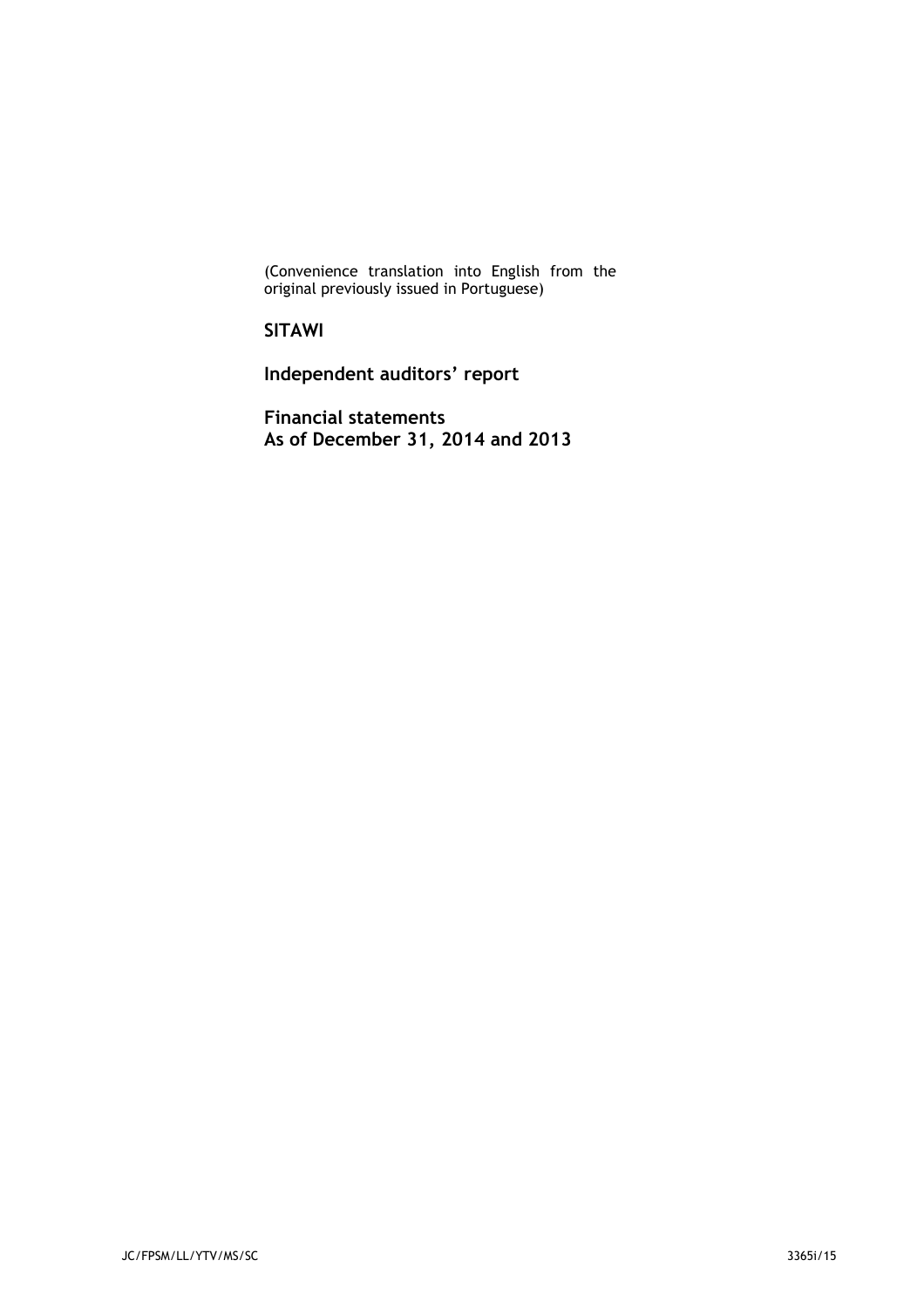**Financial statements As of December 31, 2014 and 2013** 

**Contents** 

**Independent auditors' report on the financial statements** 

**Balance sheets** 

**Statements of activities**

**Statements of comprehensive income (loss)** 

**Statements of changes in net assets** 

**Statements of cash flows** 

**Notes to the financial statements**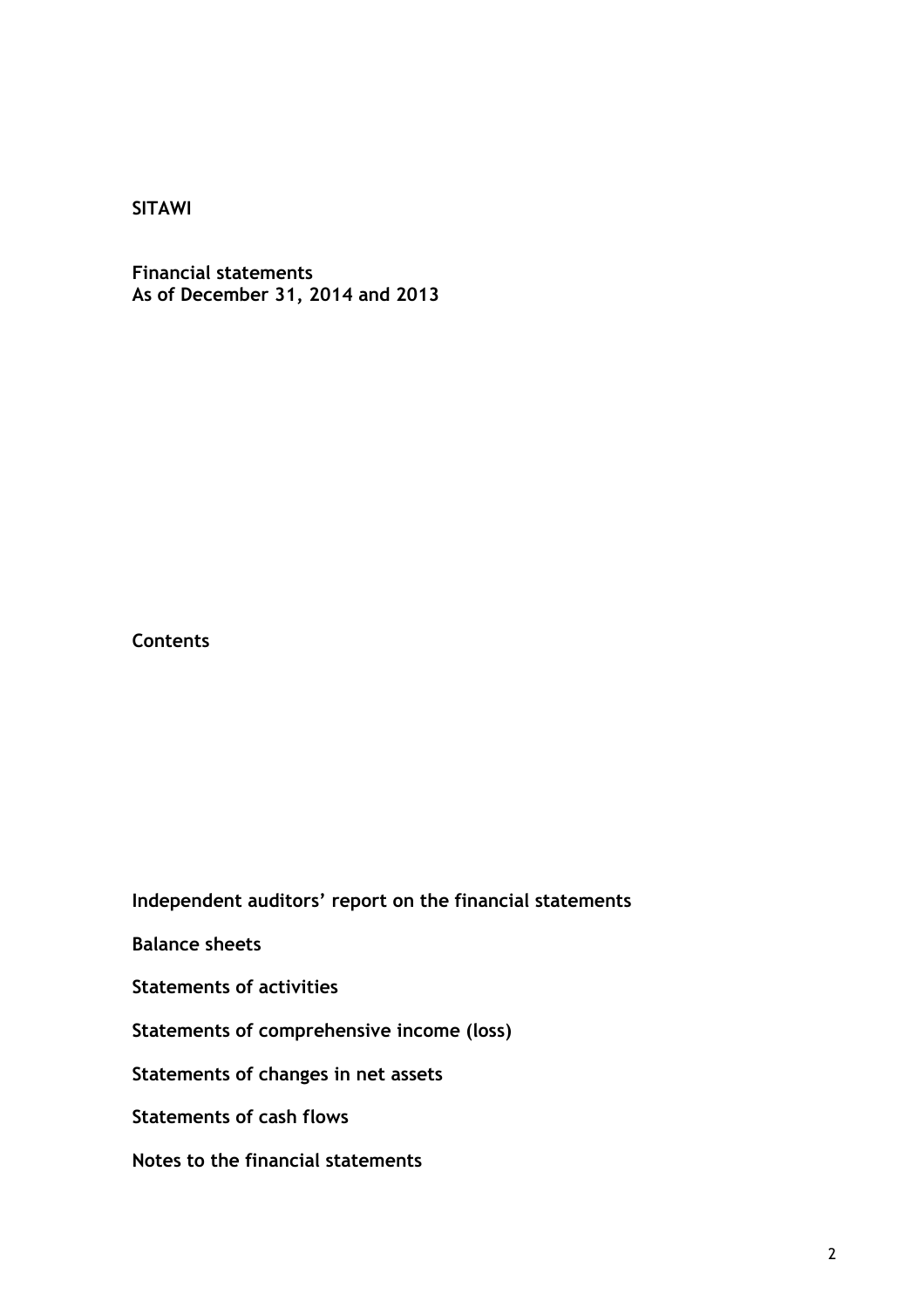

Tel.: +55 21 2210 5166 Rua Buenos Aires, 48 Fax: + 55 21 2224 5285 4º andar - Centro

Rio de Janeiro/RJ 20070-022

(Convenience translation into English from the original previously issued in Portuguese)

### **INDEPENDENT AUDITORS' REPORT ON THE FINANCIAL STATEMENTS**

To Management of **SITAWI** Rio de Janeiro – RJ

### **Introduction**

We have audited the financial statements of **SITAWI** ("**Entity**"), which include the balance sheets as of December 31, 2014 and the related statements of activities, comprehensive income (loss), changes in net assets and cash flows for the year then ended, as well as a summary of the significant accounting practices and other notes.

### **Management's responsibility for the financial statements**

The Entity's management is responsible for the fair presentation and preparation of the financial statements in accordance with Brazilian accounting practices and for the internal controls considered necessary to allow the preparation of financial statements free of material misstatement, whether due to fraud or error.

### **Independent auditors' responsibility**

Our responsibility is to express an opinion on these financial statements based on our audit, conducted in accordance with Brazilian and international auditing standards. These auditing standards require that we comply with relevant ethical requirements relating to audit engagements and plan and perform the audit to obtain reasonable assurance whether the financial report is free of material misstatement.

An audit includes performing procedures to obtain evidence supporting the amounts and disclosures in the financial statements. The procedures selected depend on our judgment, including the assessment of the risks of material misstatement of the financial report, whether due to fraud or error. In making those risk assessments, we consider internal controls relevant to the preparation and fair presentation of the Entity's financial statements in order to design audit procedures that are appropriate in the circumstances, but not for the purpose of expressing an opinion on the effectiveness of the Entity's internal controls. An audit also includes evaluating the appropriateness of accounting policies used and the reasonableness of accounting estimates made by Management, as well as evaluating the overall financial statement presentation. We believe that the audit evidence we have obtained is sufficient and appropriate to provide a basis for our audit opinion.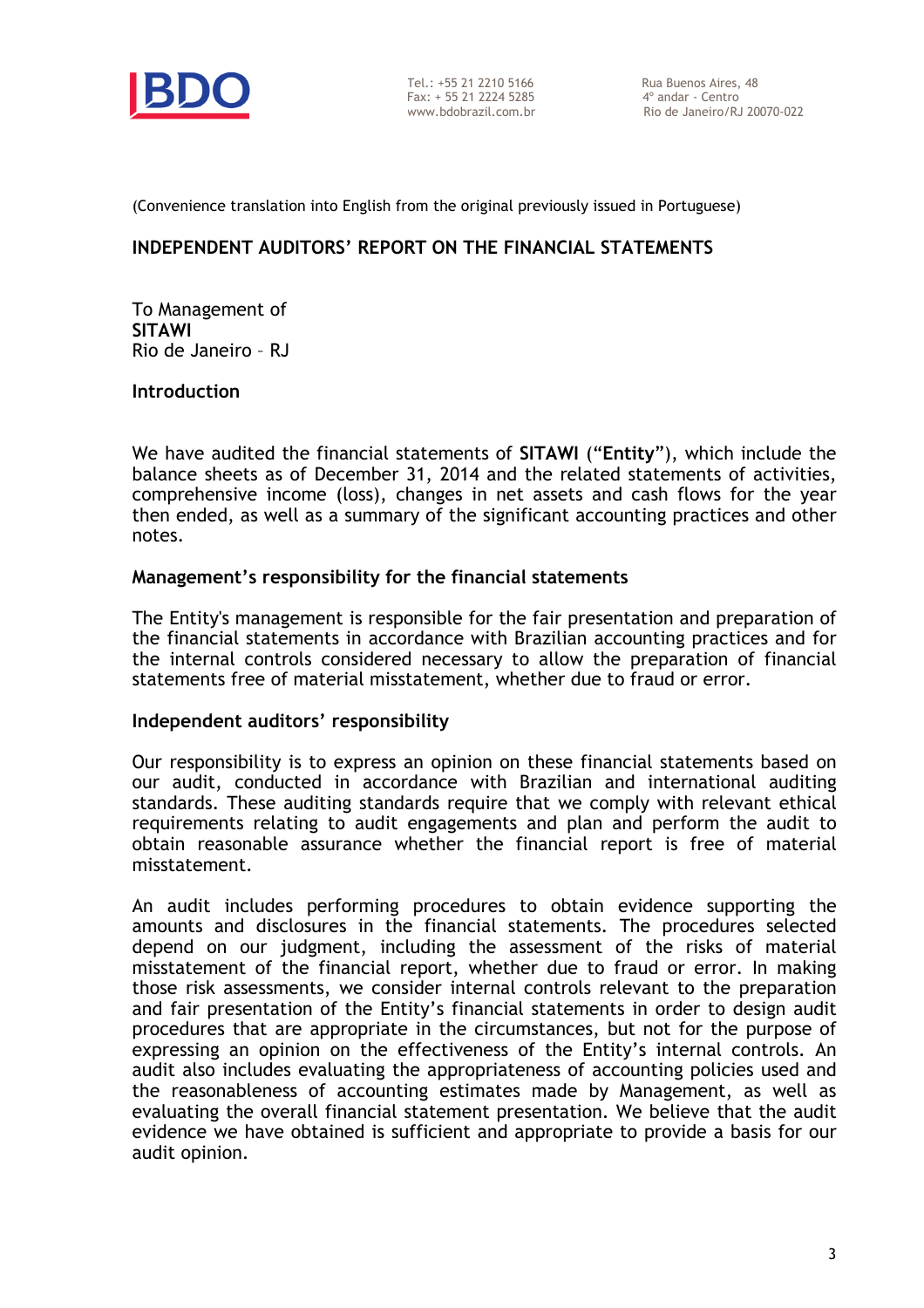

### **Opinion on the financial statements**

In our opinion, the financial statements referred to above present fairly, in all material respects, the financial position of the Entity as of December 31, 2014, the results of its operations and its cash flows for the year then ended in conformity with Brazilian accounting practices.

The accompanying financial statements have been translated into English for the convenience of readers outside Brazil.

Rio de Janeiro, July 27, 2015.

BD

**BDO RCS Auditores Independentes SS CRC 2 SP 013846/O-1**

**Accountant CRC 1 SP 197232/O-6 Accountant CRC 1 RJ 092490/O-3**

**Julian Clemente Fernando Pereira da Silva Marques**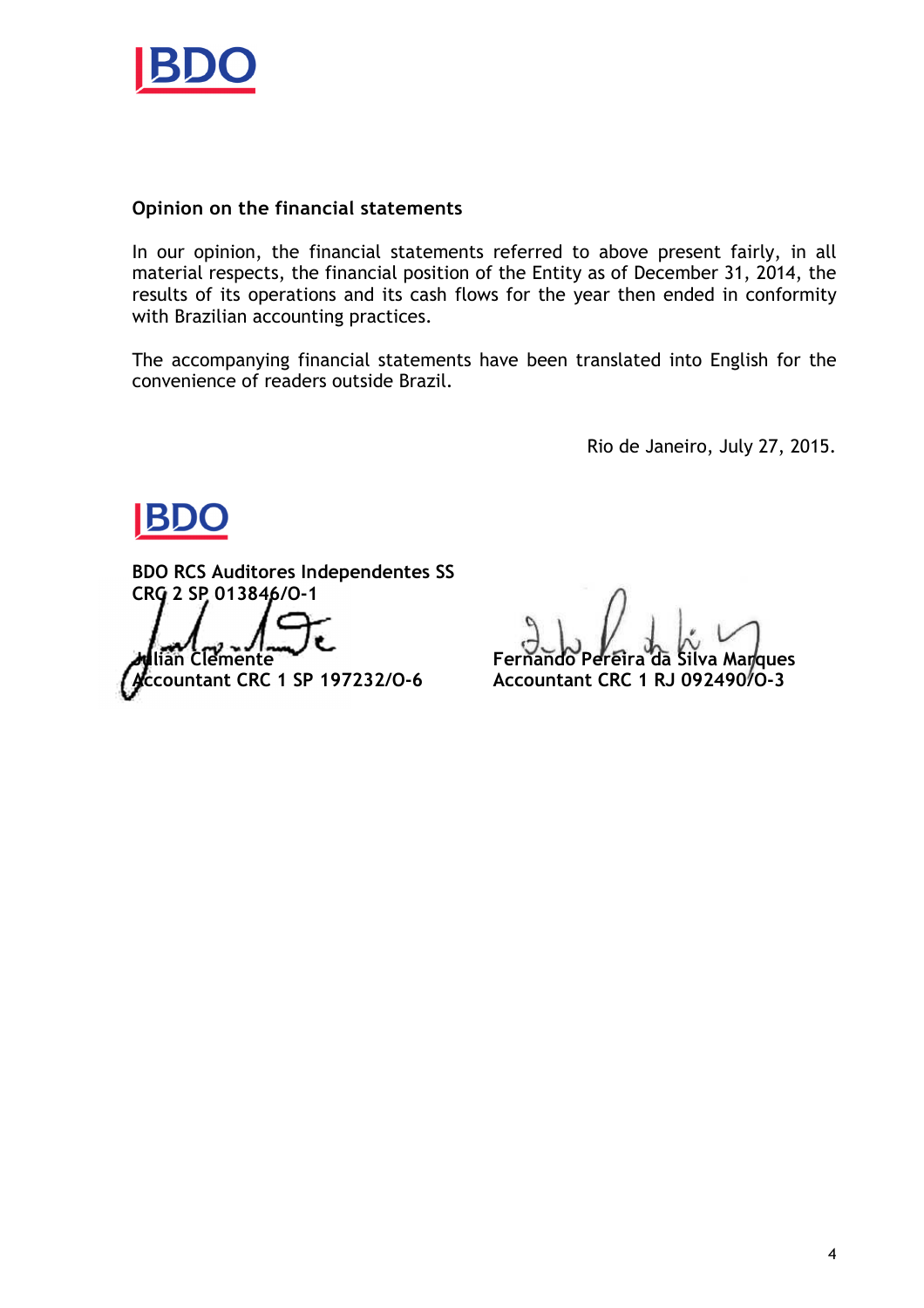### **Balance sheets As of December 31, 2014 and 2013(In Brazilian Reais)**

| 2014<br>1,200,453<br>24,971<br>225,222<br>1,450,646<br>569,323<br>15,197<br>584,520 | 2013<br>1,369,177<br>15,216<br>179,624<br>1,564,017<br>249,028<br>10,513 | Current<br>Obligations with transfers<br>Tax liabilities<br>Labor liabilities<br>Accounts payable<br>Non-current | Note<br>6<br>7                               | 2014<br>1,368,365<br>20,528<br>258<br>7,352<br>1,396,503 | 2013<br>1,292,879<br>5,078<br>5,567<br>539 |
|-------------------------------------------------------------------------------------|--------------------------------------------------------------------------|------------------------------------------------------------------------------------------------------------------|----------------------------------------------|----------------------------------------------------------|--------------------------------------------|
|                                                                                     |                                                                          |                                                                                                                  |                                              |                                                          |                                            |
|                                                                                     |                                                                          |                                                                                                                  |                                              |                                                          |                                            |
|                                                                                     |                                                                          |                                                                                                                  |                                              |                                                          |                                            |
|                                                                                     |                                                                          |                                                                                                                  |                                              |                                                          | 1,304,063                                  |
|                                                                                     |                                                                          |                                                                                                                  |                                              |                                                          |                                            |
|                                                                                     |                                                                          |                                                                                                                  |                                              |                                                          |                                            |
|                                                                                     |                                                                          |                                                                                                                  |                                              |                                                          |                                            |
|                                                                                     |                                                                          |                                                                                                                  |                                              |                                                          |                                            |
|                                                                                     |                                                                          |                                                                                                                  |                                              |                                                          |                                            |
|                                                                                     |                                                                          |                                                                                                                  |                                              |                                                          |                                            |
|                                                                                     | 259,541                                                                  | Obligations with transfers                                                                                       | 6                                            | $\sim$                                                   | 182,826                                    |
|                                                                                     |                                                                          |                                                                                                                  |                                              | $\sim$                                                   | 182,826                                    |
|                                                                                     |                                                                          | Net assets                                                                                                       |                                              |                                                          |                                            |
|                                                                                     |                                                                          |                                                                                                                  |                                              |                                                          | 422,044                                    |
|                                                                                     |                                                                          |                                                                                                                  |                                              |                                                          | (85, 375)                                  |
|                                                                                     |                                                                          |                                                                                                                  |                                              | 638,663                                                  | 336,669                                    |
|                                                                                     | 1,823,558                                                                | Total liabilities and net assets                                                                                 |                                              | 2,035,166                                                | 1,823,558                                  |
|                                                                                     | 2,035,166                                                                |                                                                                                                  | Social fund<br>Accumulated surplus (deficit) | 8                                                        | 422,044<br>216,619                         |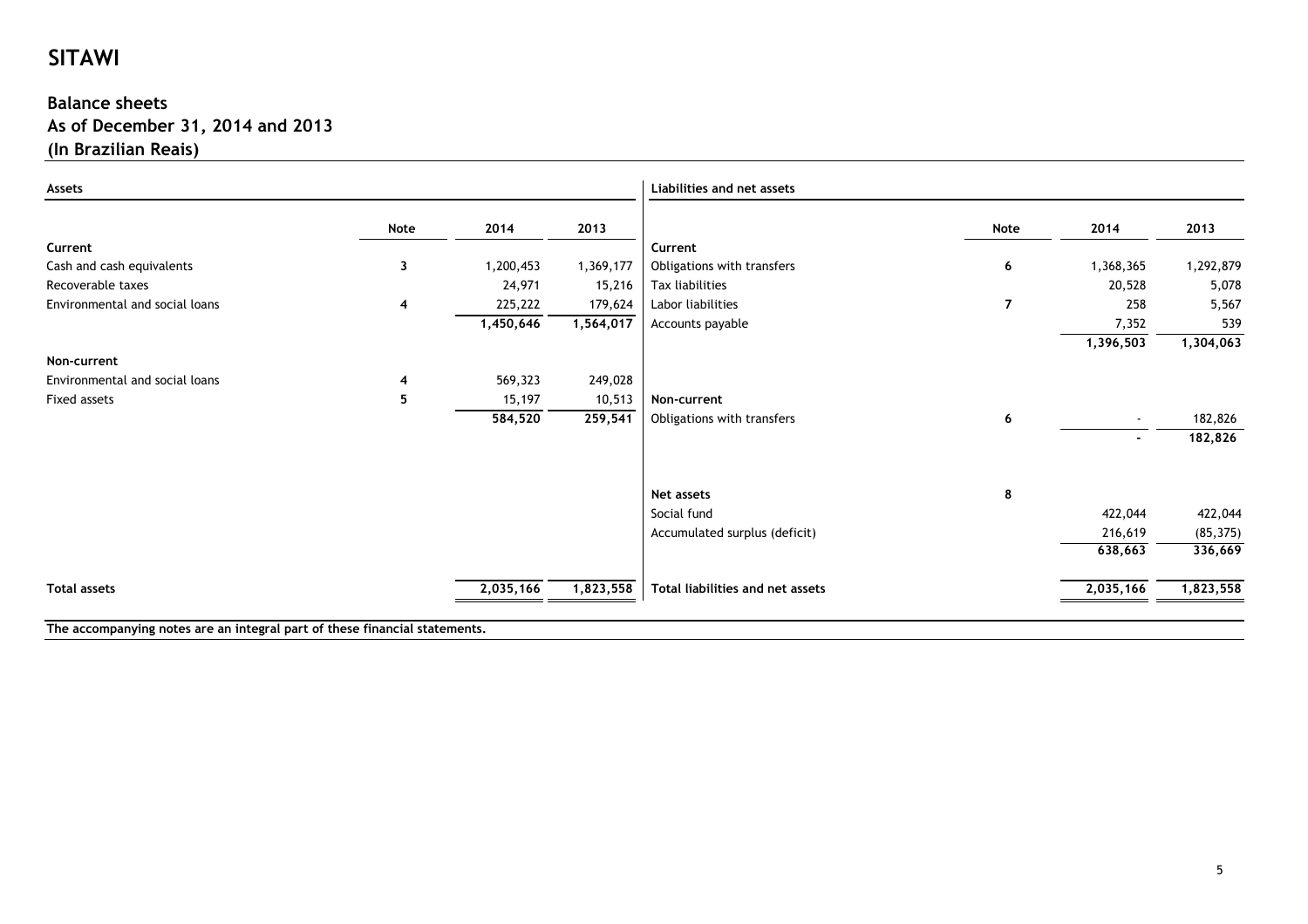## **Statements of activities As of December 31, 2014 and 2013 (In Brazilian Reais)**

|                                                                            | <b>Note</b> | 2014        | 2013       |
|----------------------------------------------------------------------------|-------------|-------------|------------|
| <b>Operating revenues</b>                                                  |             |             |            |
| Private grants                                                             | 9           | 1,272,243   | 715,711    |
|                                                                            |             | 1,272,243   | 715,711    |
| <b>Operating expenses</b>                                                  |             |             |            |
| Expenses on personnel                                                      | 10          | (442, 819)  | (288, 410) |
| General and administrative                                                 | 11          | (767, 638)  | (416, 046) |
| Other operating revenues and expenses                                      | $12$        | 187,131     | 40,400     |
|                                                                            |             | (1,023,326) | (664, 056) |
| Financial income (loss), net                                               | 13          | 53,077      | 20,734     |
|                                                                            |             | 53,077      | 20,734     |
| Net surplus for the year                                                   |             | 301,994     | 72,389     |
| The accompanying notes are an integral part of these financial statements. |             |             |            |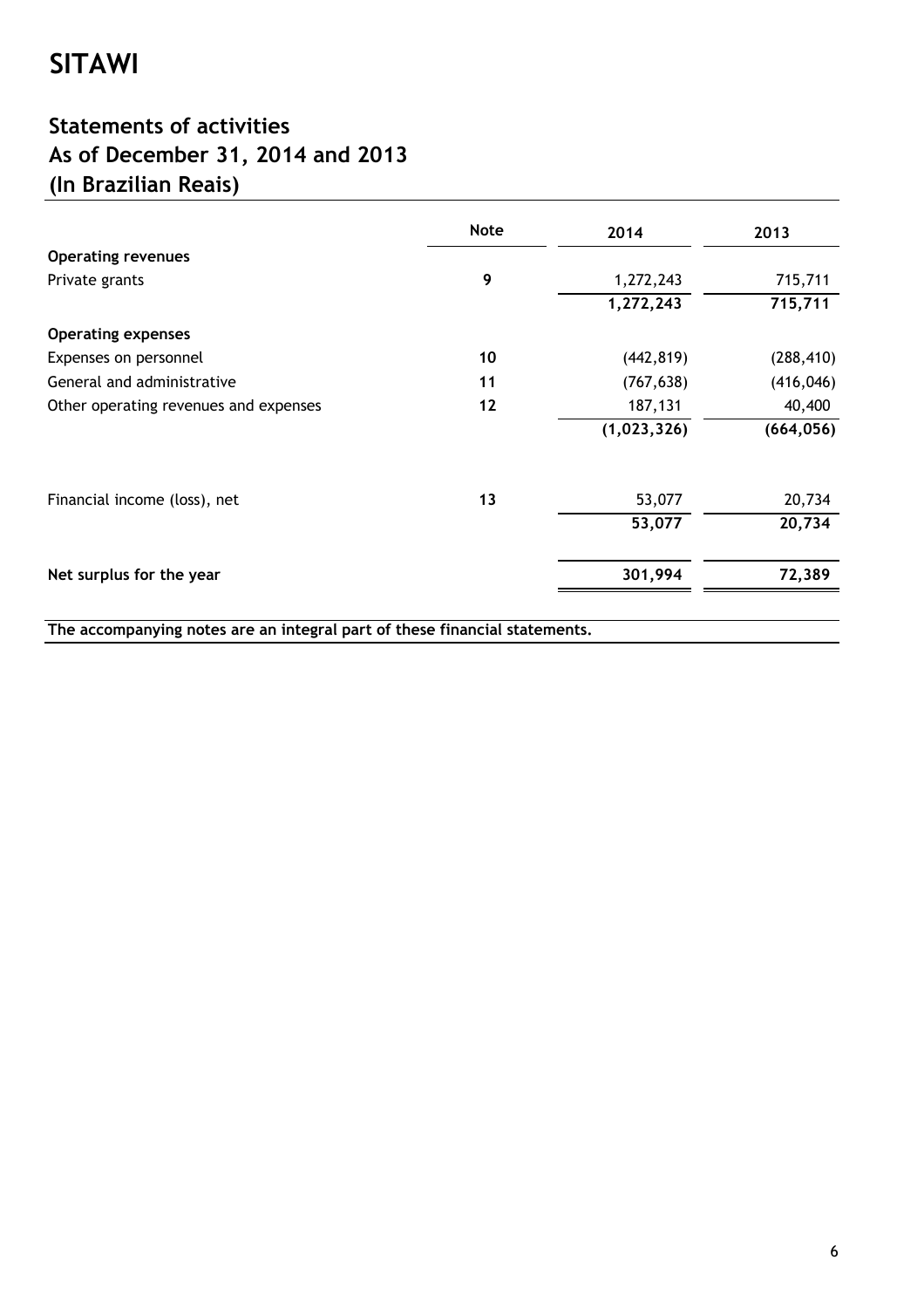## **(In Brazilian Reais) Statements of comprehensive income (loss) As of December 31, 2014 and 2013**

|                                                | 2014           | 2013   |
|------------------------------------------------|----------------|--------|
| Net surplus for the year                       | 301,994        | 72.389 |
| Other comprehensive income (loss)              | $\blacksquare$ |        |
| Total comprehensive income (loss) for the year | 301,994        | 72,389 |
|                                                |                |        |

**The accompanying notes are an integral part of these financial statements.**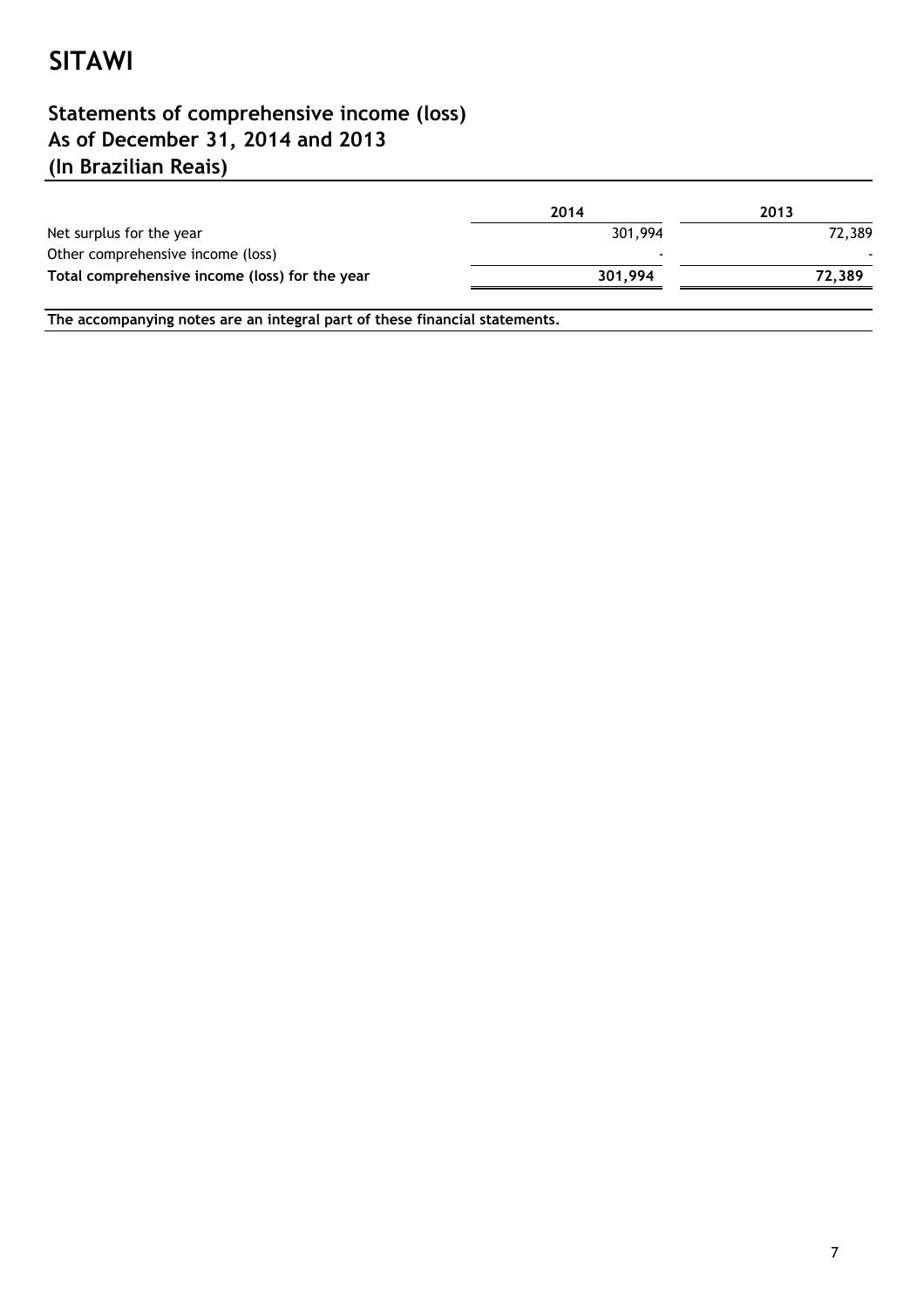## **Statements of changes in net assets As of December 31, 2014 and 2013(In Brazilian Reais)**

|                                                                            | Social fund | <b>Accumulated surplus</b> | <b>Total</b> |
|----------------------------------------------------------------------------|-------------|----------------------------|--------------|
| Balances as of December 31, 2012                                           | 422,044     | (157, 764)                 | 264,280      |
| Net surplus for the year                                                   |             | 72,389                     | 72,389       |
| Balances as of December 31, 2013                                           | 422,044     | (85, 375)                  | 336,669      |
| Net surplus for the year                                                   |             | 301,994                    | 301,994      |
| Balances as of December 31, 2014                                           | 422,044     | 216,619                    | 638,663      |
| The accompanying notes are an integral part of these financial statements. |             |                            |              |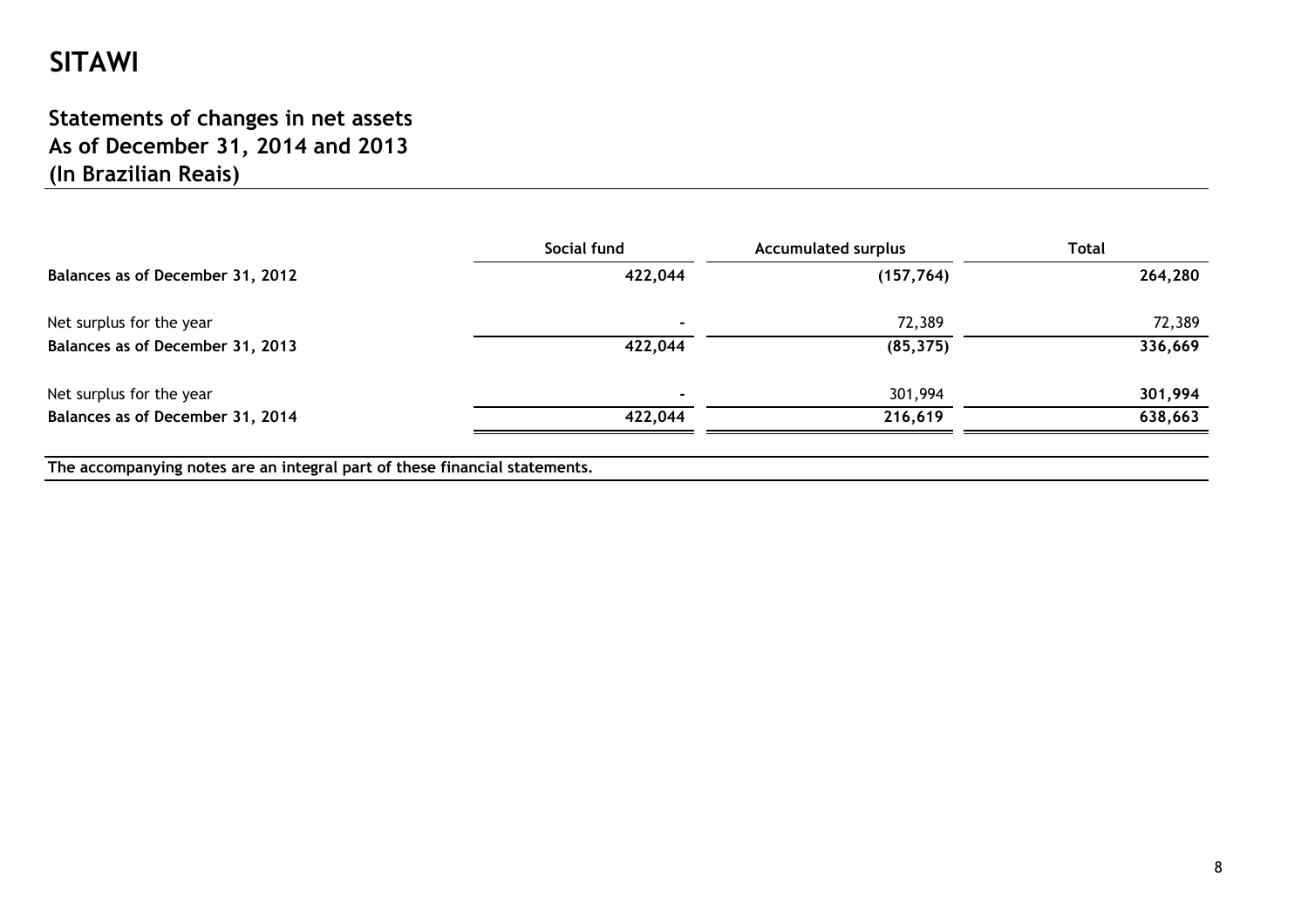### **Statements of cash flows As of December 31, 2014 and 2013 (In Brazilian Reais)**

|                                                                  | 2014       | 2013       |
|------------------------------------------------------------------|------------|------------|
| Cash flows from operating activities<br>Net surplus for the year | 301,994    | 72,389     |
| Adjustments:                                                     |            |            |
| Depreciation and amortization                                    | 845        | 2,567      |
| Adjusted surplus for the year                                    | 302,839    | 74,956     |
| Decrease in operating assets                                     |            |            |
| Recoverable taxes                                                | (9, 755)   | (3,031)    |
| Accounts receivable                                              | (365, 893) | (292, 797) |
| Prepaid expenses                                                 |            | 4,787      |
|                                                                  | (375, 648) | (291, 041) |
| Decrease in operating liabilities                                |            |            |
| Obligations with transfers                                       | (107, 340) | (127, 267) |
| Tax liabilities                                                  | 15,450     | 283        |
| Labor liabilities                                                | (5, 309)   | (9, 222)   |
| Other liabilities                                                | 6,813      |            |
| Other accounts payable                                           |            | (9, 216)   |
|                                                                  | (90, 386)  | (145, 422) |
| Net cash used in/provided by operating activities                | (163, 195) | (361, 507) |
| Cash flows from investing activities                             |            |            |
| Additions to fixed assets                                        | (5, 529)   | (8,623)    |
| Net cash used in investing activities                            | (5, 529)   | (8,623)    |
| Net decrease in cash and cash equivalents                        | (168, 724) | (370, 130) |
|                                                                  |            |            |
| Cash and cash equivalents                                        |            |            |
| Cash and cash equivalents at beginning of year                   | 1,369,177  | 1,739,307  |
| Cash and cash equivalents at end of year                         | 1,200,453  | 1,369,177  |
| Net decrease in cash and cash equivalents                        | (168, 724) | (370, 130) |

**The accompanying notes are an integral part of these financial statements.**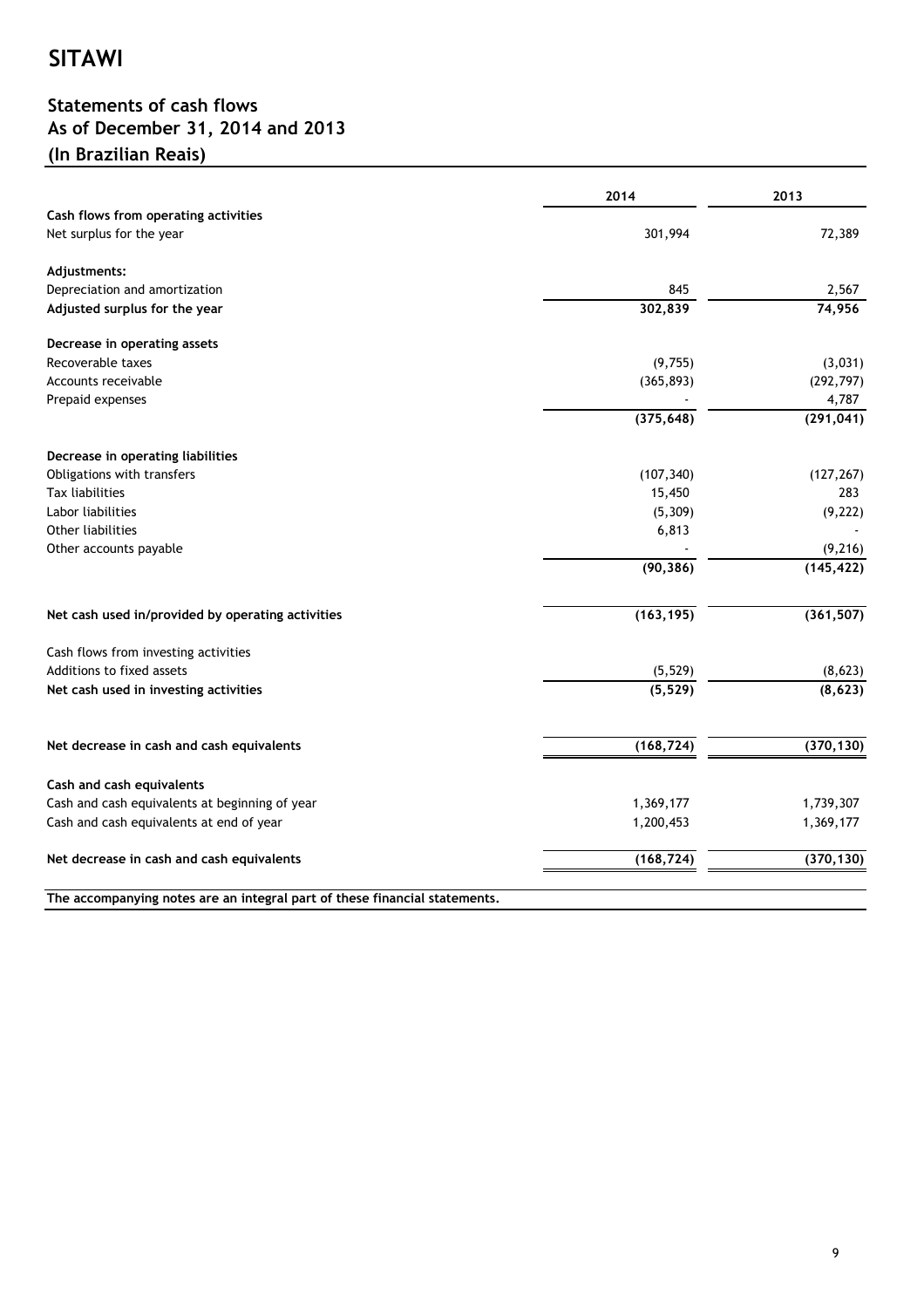### **1. General information**

SITAWI ("Entity") is a nonprofit organization linked to no parties or religion, which has been working for 7 years in Brazil to develop financial solutions for social and environmental impact. Since 2010, the Entity has the certificate of Civil Society Organization in Public Interest (OSCIP).

Its work is developed in partnership with local organizations and groups, either profit or nonprofit, whose mission is to have great social and environmental impact.

Its experience indicates that more capital, more types of capital and a greater efficiency in allocating and using capital transform more lives. Thus, we also work with families, financial institutions and companies, supporting their strategies of allocating charitable or investment funds.

The Entity's purpose, according to its articles of organization, is to promote social-economic development by providing credit and technical and managing guidance to nonprofit organizations, micro and medium-sized companies, associations, cooperative companies and similar legal entities that intend to implement projects of significant environmental and social impact and that are excluded from the Brazilian financial system, considering their characteristics, size, credit risk and/or impossibility to offer guarantees (hereinafter denominated "Emerging social development institutions".

### **2. Presentation of financial statements and main significant accounting practices**

### **2.1. Presentation of the financial statements**

As the Entity is a non-profit organization, the financial statements were mainly prepared in accordance with ITG 2002 – Non-profit entity, approved by Decision No. 1.409 of September 21, 2012, by Technical Notice CTG 2000, approved by Decision No. 1.159 of February 13, 2009, of the CFC, and by NBC TG 1000 - Accounting for Small and Mid-sized entities, for the aspects not addressed by ITG 2002. The issue of the financial statements was authorized by Management on July 27, 2015.

These financial statements are the first prepared in accordance with ITG 2002 – Non-profit entity.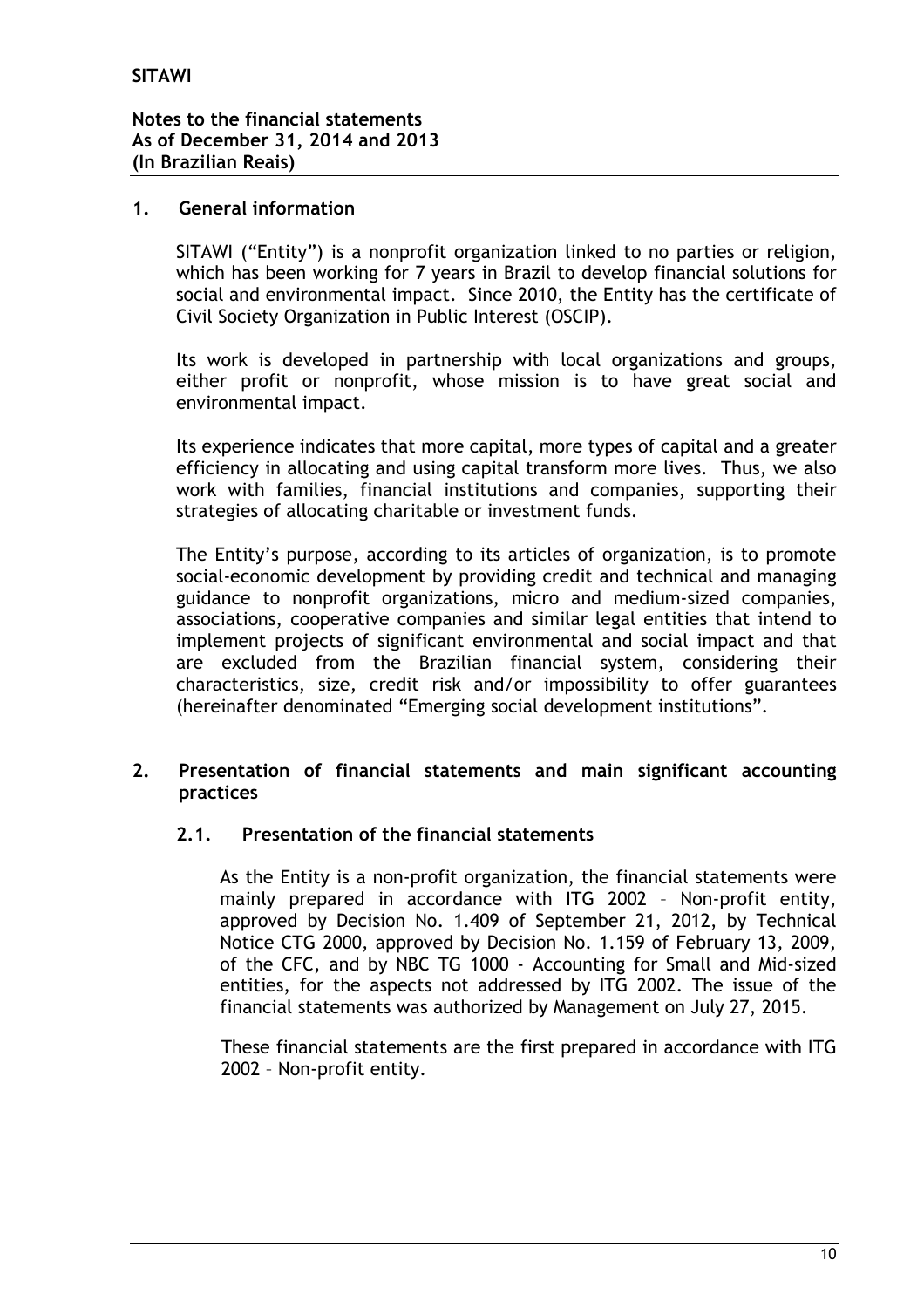### **2.2. Significant accounting practices adopted**

### **2.2.1. Result of operations**

Results of operations are recorded on the accrual basis. Annual fees owed by the associates are recorded in its accrual year. Revenues include amounts transferred to associates as a result of projects carried out for these companies. Expenses are inherent to the Entity's operation and consist of the amounts paid, to be transferred by the associated companies, referring to expenses on projects for these companies.

### **2.2.2. Cash and Cash Equivalents**

These include cash and positive balances in bank checking accounts and financial investments redeemable within 90 days from the balance sheet date with immaterial risk of change in their market value. Financial investments included in cash equivalents are mostly classified as "financial assets at fair value through income (loss)".

### **2.2.3. Other current assets**

These are stated at realizable values, less allowance for doubtful accounts in amount considered sufficient by management, when applicable. Information on breakdown of accounts receivable is stated in Note 4.

### **2.2.4. Fixed assets**

Fixed assets are stated at historical acquisition cost, less accumulated depreciation and impairment charges, when applicable. Depreciation is calculated using the straight-line method, at the rates mentioned in Note 5.

### **2.2.5. Impairment**

Management annually reviews the net book value of assets with the purpose of evaluating events or changes in economic, operating or technological circumstances that may indicate impairment. When this evidence is identified and the net book value exceeds recoverable value an impairment charge is recognized by writing the net book value down to recoverable value.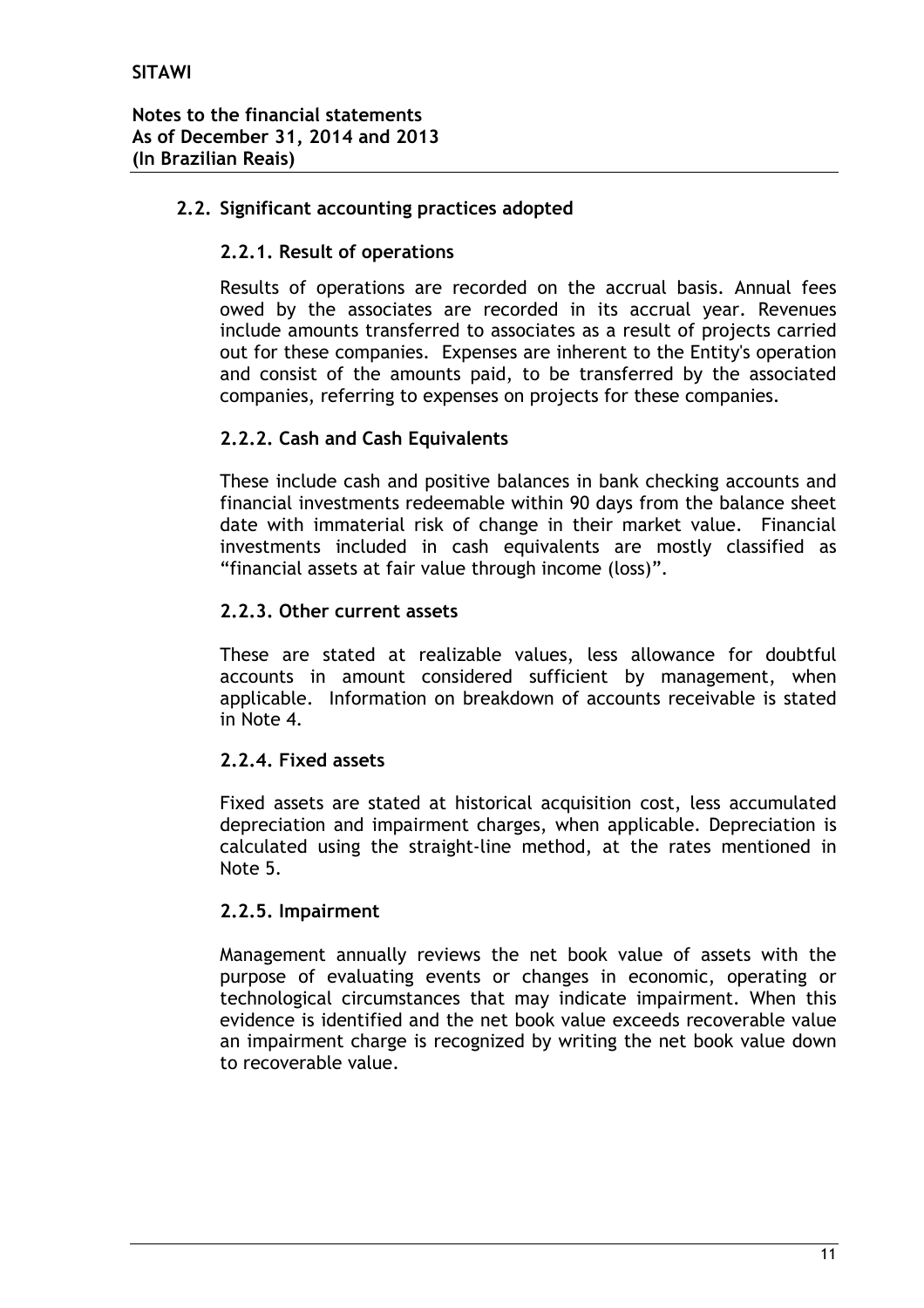### **2.2.6. Other current and non-current assets and liabilities**

These are stated at known or estimated amounts, plus the related charges and monetary changes incurred through the balance sheet date, when applicable.

### **2.2.7. Tax benefits and obligations**

The Entity, given its purpose and goals and to meet the requirements of the legislation in effect, enjoys exemption from Income Tax (IRPJ) and Social Contribution Tax (CSLL). Capital gains and return on financial investments that according to tax standards are withheld at source, are not exempt from income tax. The Contribution to the Social Integration Program and Public Service Employee Savings (PIS/PASEP) is calculated on the basis of 1% on payroll.

### **2.2.9. Accounting estimates**

These are used to measure and recognize certain assets and liabilities of the Entity's financial statements. Experiences from past and current events, assumptions regarding future events and other objective and subjective factors were considered to determine those estimates. Transaction settlement involving those estimates may result in amounts significantly different from those recorded in the financial statements, due to the inherent inaccuracy of the estimates. The Entity reviews these estimates and assumptions once a year.

### **3. Cash and cash equivalents**

|                                     | 2014      | 2013      |
|-------------------------------------|-----------|-----------|
| Bank accounts                       | 28,999    | 22,546    |
| Highly-liquid financial investments | 1.171.454 | 1,346,631 |
|                                     | 1.200.453 | 1.369.177 |

The financial investments in local currency refer to shares of investment funds which have immediate liquidity and no loss of interest upon redemption. All the investments bear interest at Interbank Deposit Rates (CDI) variation.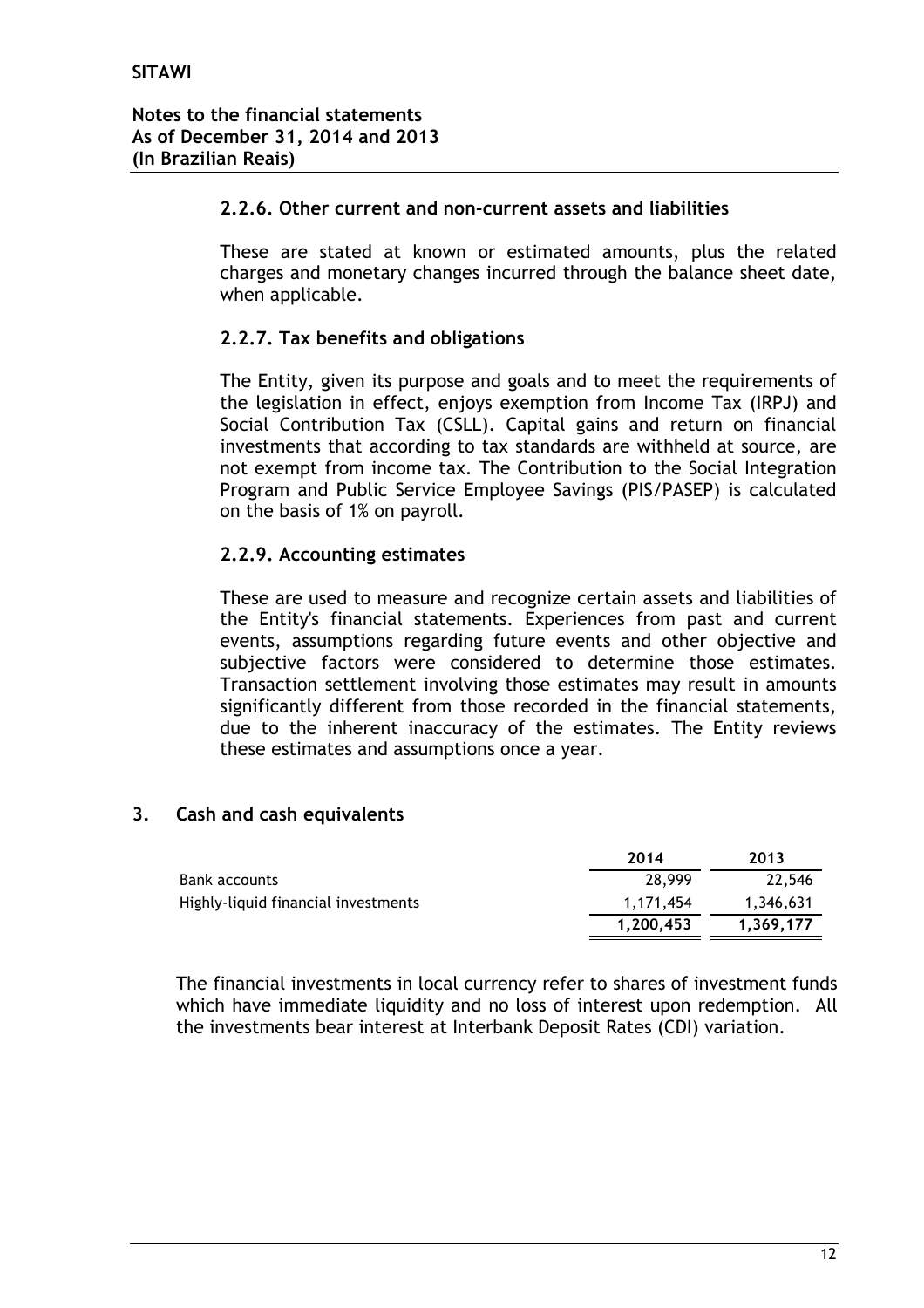### **Notes to the financial statements As of December 31, 2014 and 2013 (In Brazilian Reais)**

#### **4.Environmental and social loans**

These refer to loans of funds for profit or nonprofit organizations which have social or environmental missions, for example, healthcare, shelter, education, gender, race and ethnic equality, or conservation of the ecosystem. The breakdown of loans is stated below:

|                                 |             |          |           |          | 2014                     |                          |                          |         |
|---------------------------------|-------------|----------|-----------|----------|--------------------------|--------------------------|--------------------------|---------|
|                                 |             |          |           | Current  |                          | Non-current              |                          |         |
|                                 | Annual rate | Maturity | Principal | Interest | Total                    | Principal                | Interest                 | Total   |
| Solidarium                      | 8.5%        | Jan-15   | 35,864    | 448      | 36,313                   |                          |                          |         |
| Solidarium                      | Variable    | Aug-17   | 32,543    | 32,543   | $\overline{\phantom{a}}$ | 254,790                  |                          | 254,790 |
| Instituto Peabiru               | 11%         | Mar-16   | 34,957    | 4,400    | 39,357                   | 15,452                   | 291                      | 15,743  |
| Ecoservice                      | 11%         | Feb-16   | 47,538    | 4,014    | 51,552                   | 8,472                    | 120                      | 8,592   |
| Ebenezer                        | Variable    | Dec-17   | 67,367    | 27,155   | 94,522                   | 151,419                  | $\overline{\phantom{a}}$ | 151,419 |
| Flexmedical                     | Variable    | Dec-17   | 38,680    | 16,911   | 55,591                   | 138,779                  | $\overline{\phantom{a}}$ | 138,779 |
| Allowance for doubtful accounts |             |          | (52, 114) |          | (52, 114)                | $\overline{\phantom{a}}$ |                          |         |
|                                 |             |          | 204,837   | 85,471   | 225,222                  | 568,912                  | 411                      | 569,323 |

|                                                 |             |          | 2013      |          |                          |             |                          |         |
|-------------------------------------------------|-------------|----------|-----------|----------|--------------------------|-------------|--------------------------|---------|
|                                                 |             |          |           | Current  |                          | Non-current |                          |         |
|                                                 | Annual rate | Maturity | Principal | Interest | Total                    | Principal   | Interest                 | Total   |
| Pipa social                                     | 8%          | Apr-14   | 25,953    | 345      | 26,298                   |             |                          |         |
| Solidarium                                      | 8.5%        | Jan-15   | 64,824    | 3,157    | 67,981                   |             | $\overline{\phantom{a}}$ |         |
| Solidarium                                      | Variable    | Aug-17   | 28,908    | 28,908   | $\overline{\phantom{a}}$ | 249,028     | $\overline{\phantom{a}}$ | 249,028 |
| CIES - Centro de integração de educação e saúde | 12%         | $Sep-14$ | 57,733    | 2,966    | 60,699                   |             |                          |         |
| CIES - Centro de integração de educação e saúde | 8.5%        | Feb-14   | 32,989    | 345      | 33,334                   |             | $\overline{\phantom{a}}$ |         |
| Allowance for doubtful accounts                 |             |          | (8,687)   |          | (8,687)                  |             |                          |         |
|                                                 |             |          | 201.719   | 35,721   | 179,624                  | 249,028     | $\overline{\phantom{a}}$ | 249,028 |

(\*) The allowance for doubtful accounts is recognized at 2% of the value of each loan for installments in default for over 15 days.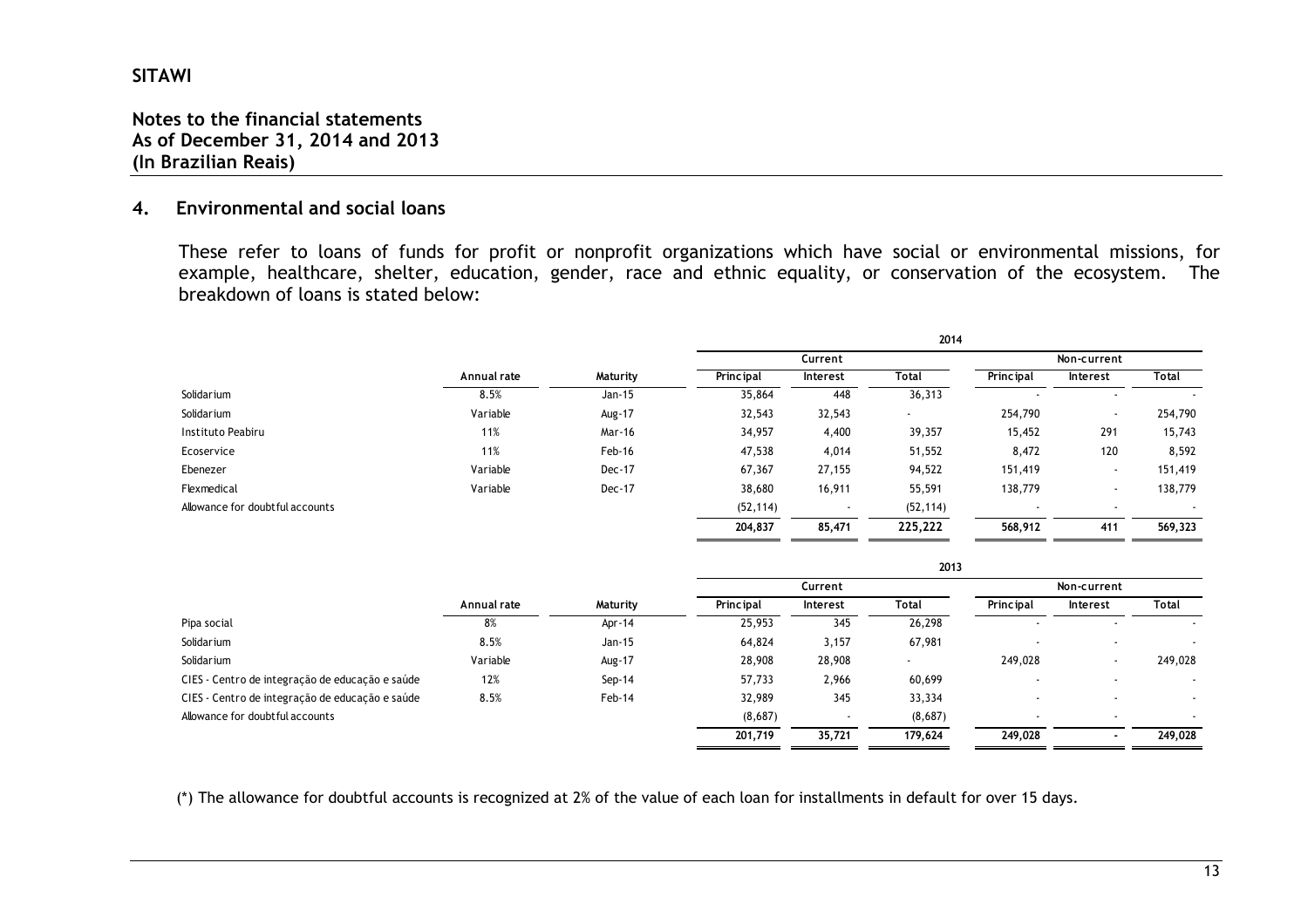On June 06, 2013, an agreement between the Entity and the association Pipa Social was entered into for the Entity to finance the activities of Pipa Social. The agreement was established in the amount of R\$ 31,730 to be paid in ten installments with the last installment maturing on February 21, 2014, and bearing annual interest of 8%.

On August 09, 2013, an agreement between the Entity and Solidarium Comércio de Artesanato Ético e Justo Ltda. was entered into for the Entity to finance the activities of Solidarium. The agreement was established in the amount of R\$ 64,735 to be paid in eight installments with the last installment maturing on March 10, 2014, and bearing annual interest of 8.5%. On December 21, 2012, another agreement between the Entity and Solidarium Comércio de Artesanato Ético e Justo Ltda. was entered into for the Entity to finance the activities of CIES. However, the disbursement only occurred on January 15, 2013. This agreement was established in the amount of R\$ 254,790, adjusted by Central Bank Overnight Rate (SELIC), and its amortization will occur as from 2016.

On August 01, 2014, an agreement between the Entity and A3S-Aquecimento Solar e Soluções Sustentáveis Ltda. (Ecoservice) was entered into for the Entity to finance the activities of Ecoservice. The agreement was established in the amount of R\$ 64,440 to be paid in eighteen installments with the last installment maturing on February 21, 2016, and bearing annual interest of 11%.

On September 11, 2014, an agreement between the Entity and Instituto Peabiru was entered into for the Entity to finance Instituto Peabiru' activities. The agreement was established in the amount of R\$ 55,100 to be paid in eighteen installments with the last installment maturing on March 21, 2016, and bearing annual interest of 11%.

On December 22, 2014, agreements between the Entity and Associação Beneficente Ebenezer (Ebenezer) and between the Entity and Fleximedical Indústria e Comércio de Equipamentos Médicas Ltda. (Fleximedical) were entered into for the Entity to finance both companies' activities. Until December 31, 2014, the amount of R\$ 245,945 was disbursed to Ebenezer and the amount of R\$ 194,370 was disbursed to Fleximedical. Both agreements are paid in 36 installments with the last installment maturing on December 21, 2014 in both cases. Interest corresponds to 11.75% p.a. with adjustments each six months according to SELIC rate.

On August 25, 2013, an agreement between the Entity and CIES was entered into for financing CIES' activities. The agreement was established in the amount of R\$ 50,000 to be paid in seven installments with the last installment maturing on February 21, 2014.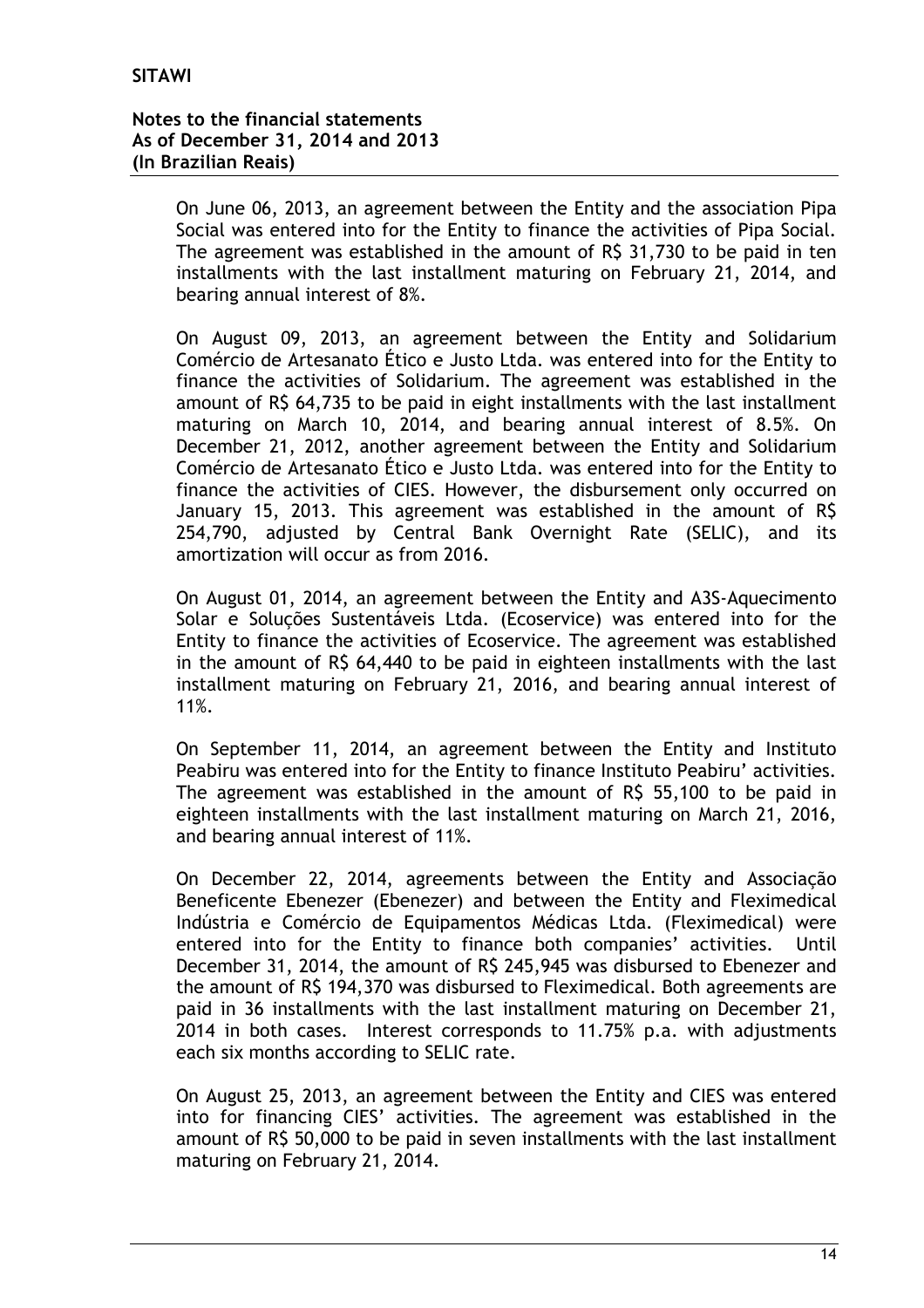On December 23, 2011, an agreement between the Entity and CIES was entered into for the Entity to finance CIES' activities. The agreement was established in the amount of R\$ 200,000 to be paid in 48 months with variable installments, bearing annual interest of 12%.

### **5. Fixed assets**

|                         | Depreciation | At December 31         |                          |            |                     |                        |  |
|-------------------------|--------------|------------------------|--------------------------|------------|---------------------|------------------------|--|
| Description             | rate<br>%    | Net balance in<br>2013 | <b>Additions</b>         | Write-offs | <b>Depreciation</b> | Net balance in<br>2014 |  |
| IT equipment            | 20           | 941                    | $\overline{\phantom{a}}$ |            | (332)               | 609                    |  |
| Machinery and equipment | 20           | 8.879                  | 5.529                    | ٠          | (417)               | 13,991                 |  |
| Furniture and fixtures  | 20           | 693                    | $\blacksquare$           |            | (96)                | 597                    |  |
|                         |              | 10,513                 | 5.529                    |            | (845)               | 15,197                 |  |

|                         | Depreciation |                        |                  |            |                     |                        |
|-------------------------|--------------|------------------------|------------------|------------|---------------------|------------------------|
| Description             | rate<br>%    | Net balance in<br>2012 | <b>Additions</b> | Write-offs | <b>Depreciation</b> | Net balance in<br>2013 |
| IT equipment            | 20           | 1,273                  | ۰                |            | (332)               | 941                    |
| Machinery and equipment | 20           | 672                    | 8.624            |            | (417)               | 8,879                  |
| Furniture and fixtures  | 20           | 789                    |                  |            | (96)                | 693                    |
|                         |              | 2,734                  | 8.624            |            | (845)               | 10,513                 |

### **6. Obligations with transfers**

These refer to obligations to transfer funds to partners as agreed upon in the partnership agreements entered into between parties. The breakdown of these transfers is stated below:

|                           | 2014               |                          | 2013<br><b>Liabilities</b> |             |  |
|---------------------------|--------------------|--------------------------|----------------------------|-------------|--|
|                           | <b>Liabilities</b> |                          |                            |             |  |
|                           | Current            | Non-current              | Current                    | Non-current |  |
| Família C                 | 684,817            |                          | 121,884                    | 182,826     |  |
| Projeto Fundo Mais Unidos | 614,003            |                          | 301,317                    |             |  |
| Plataformas               | 69,373             |                          |                            |             |  |
| Fundo Bonsucesso          | 147                |                          | 469                        |             |  |
| Fundação FBMW             | 25                 | ۰                        |                            |             |  |
| Fundo MMX                 |                    | ٠                        | 826,379                    |             |  |
| Instituto Camargo Correia |                    | ۰                        | 42,221                     |             |  |
| Dow Chemical              |                    | ۰                        |                            |             |  |
| Artemisa                  |                    | $\overline{\phantom{a}}$ | 602                        |             |  |
| <b>Total</b>              | 1,368,365          |                          | 1,292,879                  | 182,826     |  |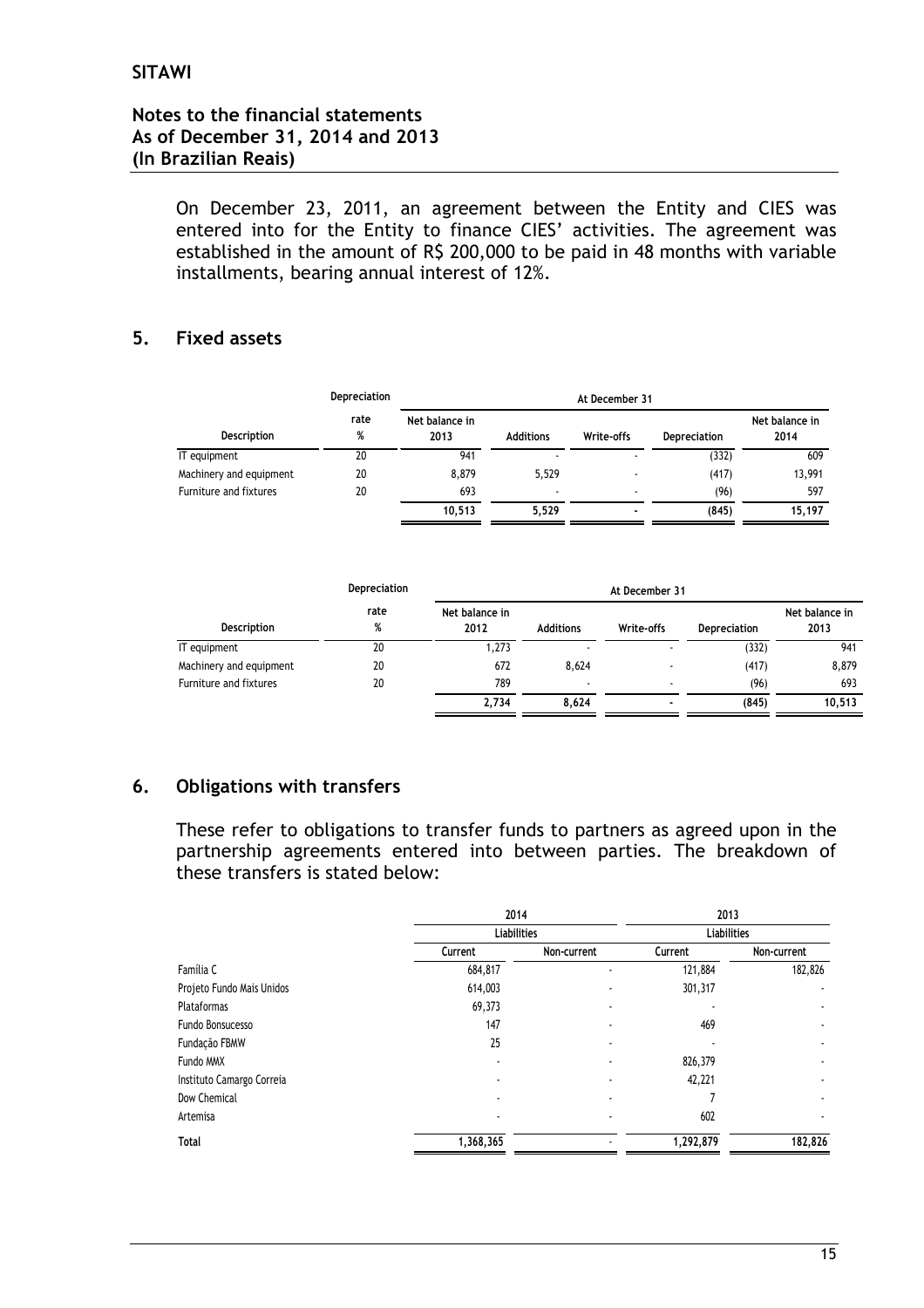The social fund MMX was created on December 13, 2012, its term will be 2 years with an initial contribution of R\$ 1,380 thousand. The funds made available were invested in investment funds of Banco Itaú, repurchase and reverse repurchase agreements – DI, as disclosed in Note 3, in accordance with the terms established in the donation agreement, plus charges, entered into among the Entity and MMX Mineração e Metálicos S.A., MMX Mineração Corumbá S.A. and MMX Sudeste Mineração S.A. These funds shall be used only to make feasible a social fund for promoting the research for technological alternatives and business standardization to apply waste and fine residues of current iron mining of MMX Mineração Corumbá S.A. located in Corumbá – MS, and of MMX Sudeste Mineração S.A. in Serra Azul – MG, in addition to future waste and fine residues generated by the expansion of these operations.

The social fund Família C was created on December 06, 2012, and its established term is 5 years. The invested funds may be used for the realization of loan agreements, payment of expenses, acquisition and assignment of equipment, contracts of performance, consulting, and payment of allowances. Total value of the agreement is R\$ 1,000,000 of which R\$ 440,315 was made available in 2014.

The fund of Instituto Camargo Correia was created on February 14, 2013, and its established term will be from 02/14/2013 until the date of approval by the Institute of the Final Report of Activities, limiting its term to 60 months. The purpose of the agreement is the financial cooperation to SITAWI in the amount of R\$ 217,038 to exclusively invest in implementing the project E-Commerce. The granted value will be delivered in two installments, the first in the amount of R\$ 100,069 and the second one in the amount of R\$ 100,069.

The agreement with Fundo Mais Unidos is annually renewed with each member of the fund. The values received by SITAWI shall be used exclusively as transfers to programs defined by "Grupo + Unidos" and for own expenses, as defined by the Managing Committee. The program currently approved is "Unidos pela Amazônia". The target for annual reversal for financial management support is 4.7% of funds received in the calendar year.

The Fund Plataformas was created on August 08, 2014. The purpose of the agreement is to support the project "Doe Mais Doe Melhor" and "Desafio Brasil de Crowdfunding" in the amount of R\$ 100,000.

The Fund FBMV was created on November 01, 2014. The agreement was established in the amount of R\$ 71,980 to exclusively invest in supporting the activities of Fundação BMW in Brazil in 2014.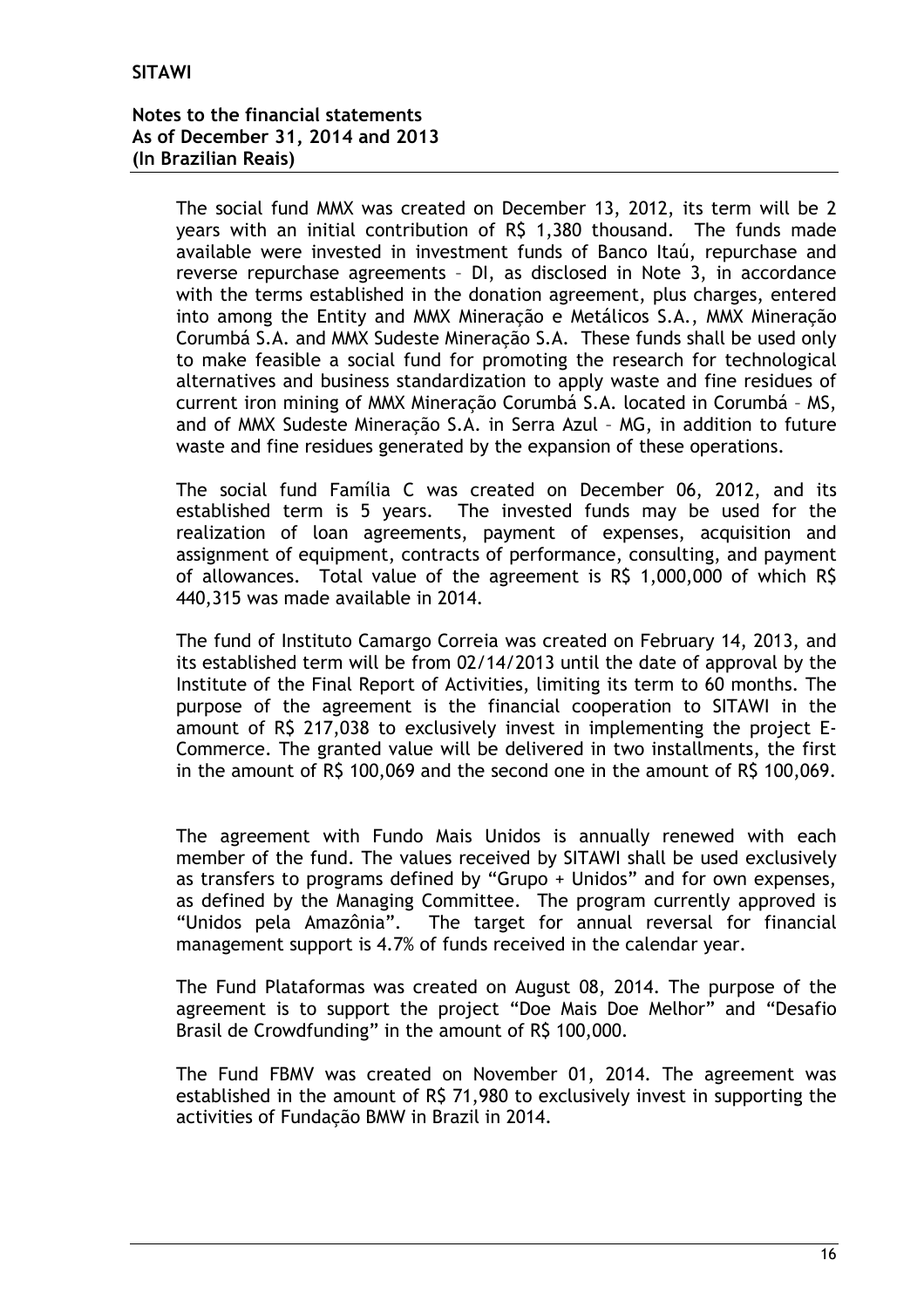### **7. Labor liabilities**

|                            | 2014           | 2013  |
|----------------------------|----------------|-------|
| Union Dues payable         | 107            | 47    |
| Social Security Tax (INSS) | $\blacksquare$ | 5,406 |
| Severance Pay Fund (FGTS)  | 139            | 114   |
| Sale tax (PIS) on payroll  | 12             | ٠     |
|                            | 258            | 5,567 |

### **8. Net assets**

Net assets are made up of the funds totally paid in from the initial donation and the surpluses or deficits resulting from the Entity's activities, calculated at the end of each fiscal year.

### **9. Private grants**

These record donation funds received by SITAWI to realize its core expenses (donations) and supplemental expenses:

|                        | 2014      | 2013    |
|------------------------|-----------|---------|
| Donations              | 989,989   | 447,795 |
| Other loans            | 56,822    |         |
| Net revenue from loans | 44.112    | 43,427  |
| Reversals of funds     | 181,330   | 224,489 |
|                        | 1,272,253 | 715,711 |

The fund reversals refer to amounts that the Entity reverses to use in its finances arising from amounts received from the social funds. Taking into consideration the agreement with each fund, these funds are used to maintain the Entity's operating activities.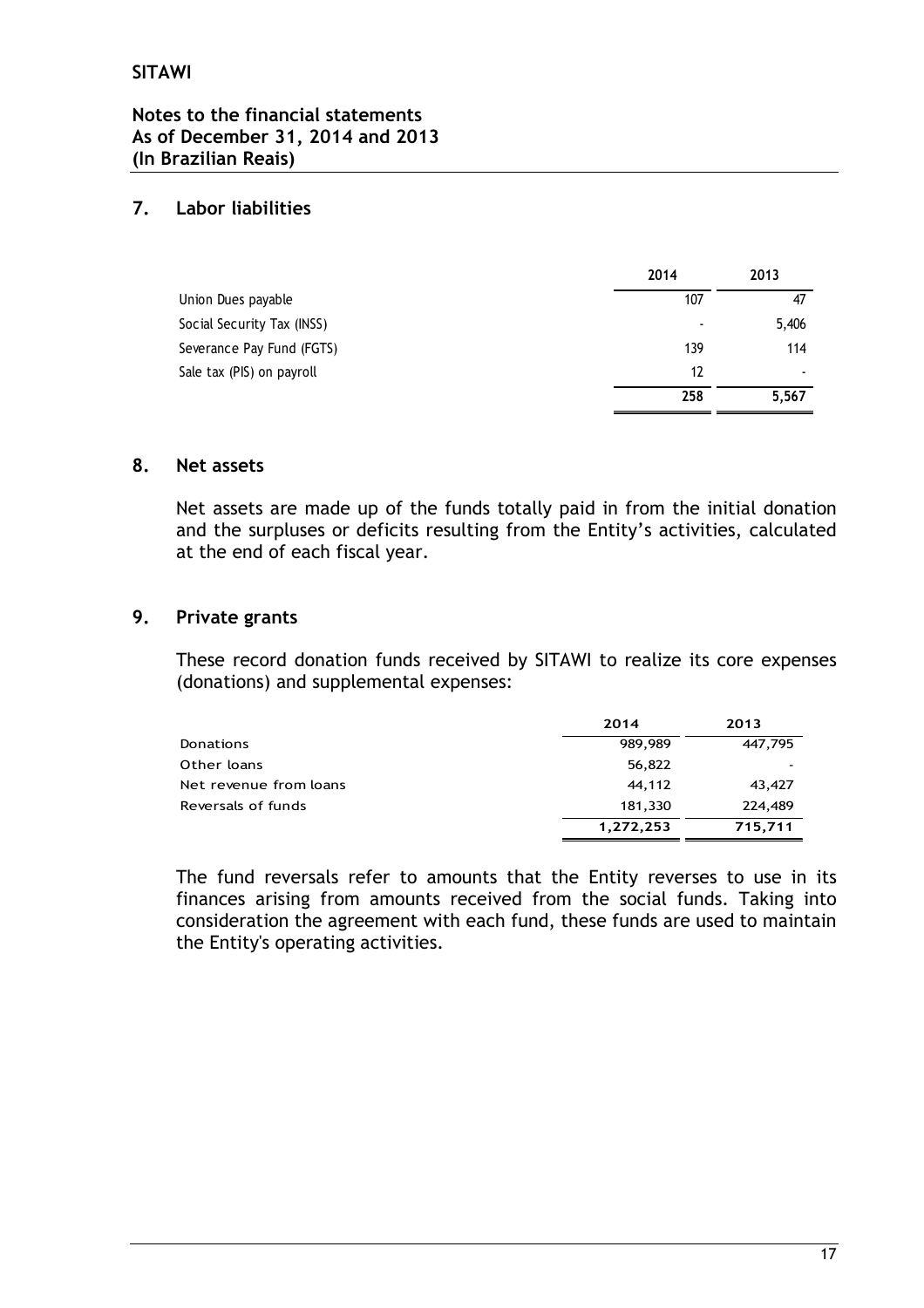### **Notes to the financial statements As of December 31, 2014 and 2013 (In Brazilian Reais)**

### **10. Expenses on personnel**

|                                  | 2014    | 2013    |
|----------------------------------|---------|---------|
| Year-end bonus                   | 1,927   | 711     |
| Health insurance                 | 3,795   |         |
| Pay in lieu of notice            | 1,675   |         |
| Collective bargaining agreements |         | 93      |
| Training                         | 7,140   |         |
| <b>Trainees</b>                  | 22,620  | 3,600   |
| Vacation pay                     | 1,353   | 1,897   |
| <b>FGTS</b>                      | 3,215   | 1,448   |
| <b>INSS</b>                      | 65,370  | 47,253  |
| PIS on payroll                   | 236     | 174     |
| Management compensation          | 294,404 | 212,000 |
| <b>Salaries</b>                  | 35,854  | 16,615  |
| Insurance                        | 283     | 264     |
| Meal voucher                     | 3,783   | 2,832   |
| Transportation pass              | 1,164   | 1,522   |
|                                  | 442,819 | 288,410 |

### **11. General and administrative expenses**

|                                         | 2014    | 2013    |
|-----------------------------------------|---------|---------|
| Rents                                   | 77,710  | 54,237  |
| Condominium fees                        | 680     | 1,370   |
| Electricity, water and gas              | 2,900   | 1,284   |
| Office material                         | 2,188   | 4,183   |
| Events and promotions                   | 2,725   |         |
| Telephone and Internet                  | 5,645   | 3,905   |
| Photocopies                             | 810     | 1,762   |
| Permanent assets                        | 118     | 1,513   |
| Transportation                          | 14,769  | 15,010  |
| Advisory services                       | 20,319  | 7,349   |
| <b>Union Dues</b>                       | 6,559   | 212     |
| Kitchen material                        | 2,988   | 7,561   |
| Post office and freight                 | 723     | 1,167   |
| Computer cost                           | 6,157   | 1,219   |
| Depreciation and amortization           | 845     | 2,568   |
| Sundry                                  | 2,342   | 5,084   |
| Lodging                                 | 465     | 11,128  |
| Donations/gifts                         | 499     | 2,200   |
| Snacks and meals                        | 10,420  | 14,948  |
| Third-party services - Individuals      | 35,576  | 2,045   |
| Third-party services - legal entity (*) | 450,489 | 219,305 |
| Travel                                  | 68,039  | 40,574  |
| Service Tax (ISS)                       | 8,914   | 2,020   |
| Sundry fees                             | 1,653   | 2,551   |
| <b>Credit losses</b>                    | 40,266  | 8,687   |
| Other expenses                          | 3,838   | 4,164   |
|                                         | 767,638 | 416,046 |

(\*) This refers to expenses on several service providers inherent to the Entity's operation.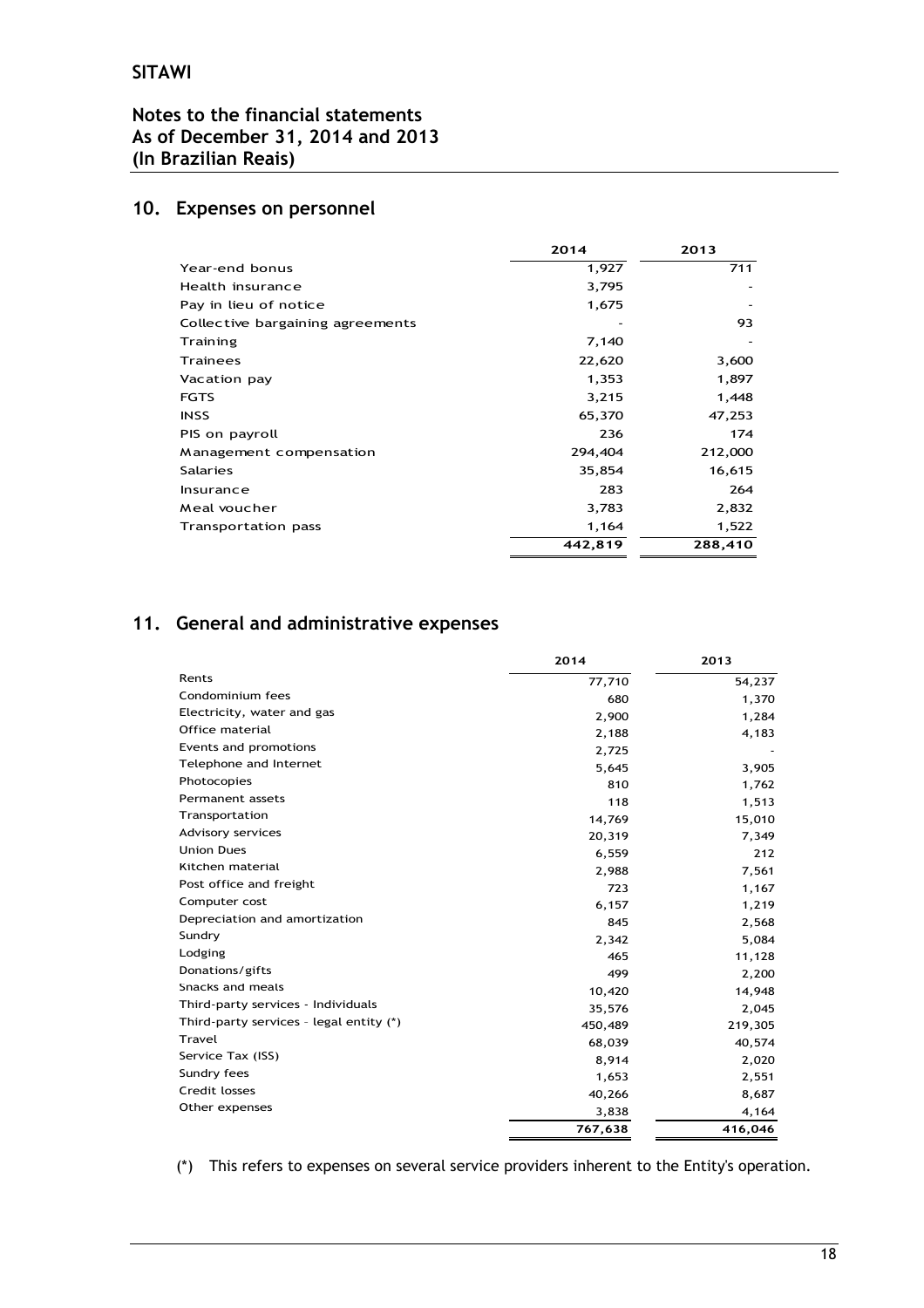### **12. Other operating revenues and expenses**

These basically record revenues from consulting services rendered as of December 31, 2013 in the amount of R\$ 187,131 (R\$ 40,400 in 2013).

### **13. Financial income (loss), net**

|                                                                 | 2014     | 2013   |
|-----------------------------------------------------------------|----------|--------|
| <b>Financial revenues</b>                                       |          |        |
| Discounts obtained                                              | 11       | 3,475  |
| Interest/late payment fines - gains                             | 2,171    | 1,844  |
| Revenues from financial investments                             | 53,273   | 13,090 |
| Loan interest                                                   |          | 2,983  |
|                                                                 | 55,455   | 21,392 |
| <b>Financial expenses</b>                                       |          |        |
| Bank expenses                                                   | (1, 319) | (301)  |
| Discounts granted                                               | (49)     |        |
| Tax on Financial Transactions (IOF) on financial<br>investments | (670)    | (196)  |
| Interest/late payment fines - losses                            | (340)    | (161)  |
|                                                                 | (2,378)  | (659)  |
|                                                                 | 53,077   | 20,734 |

### **14. IRPJ (Corporate Income Tax) exemption**

The Entity, given its purpose and goals and pursuant to article 170 of the Income Tax Regulation (RIR), is not subject to the Corporate Income Tax. The Entity annually files the Legal Entity Income Tax Return (DIPJ).

### **15. Provision for contingencies**

In the ordinary course of conducting its business, the Entity is subject to labor, civil and tax actions. Management, relying on its legal counsel's opinion or that of other technical specialists, when applicable, evaluates the possible outcome of ongoing lawsuits, and the need for setting up provisions for contingencies arising from them.

As of December 31, 2014, based on the opinion of its legal counselors, there are no ongoing lawsuits; therefore, no provision for amounts of such nature was made.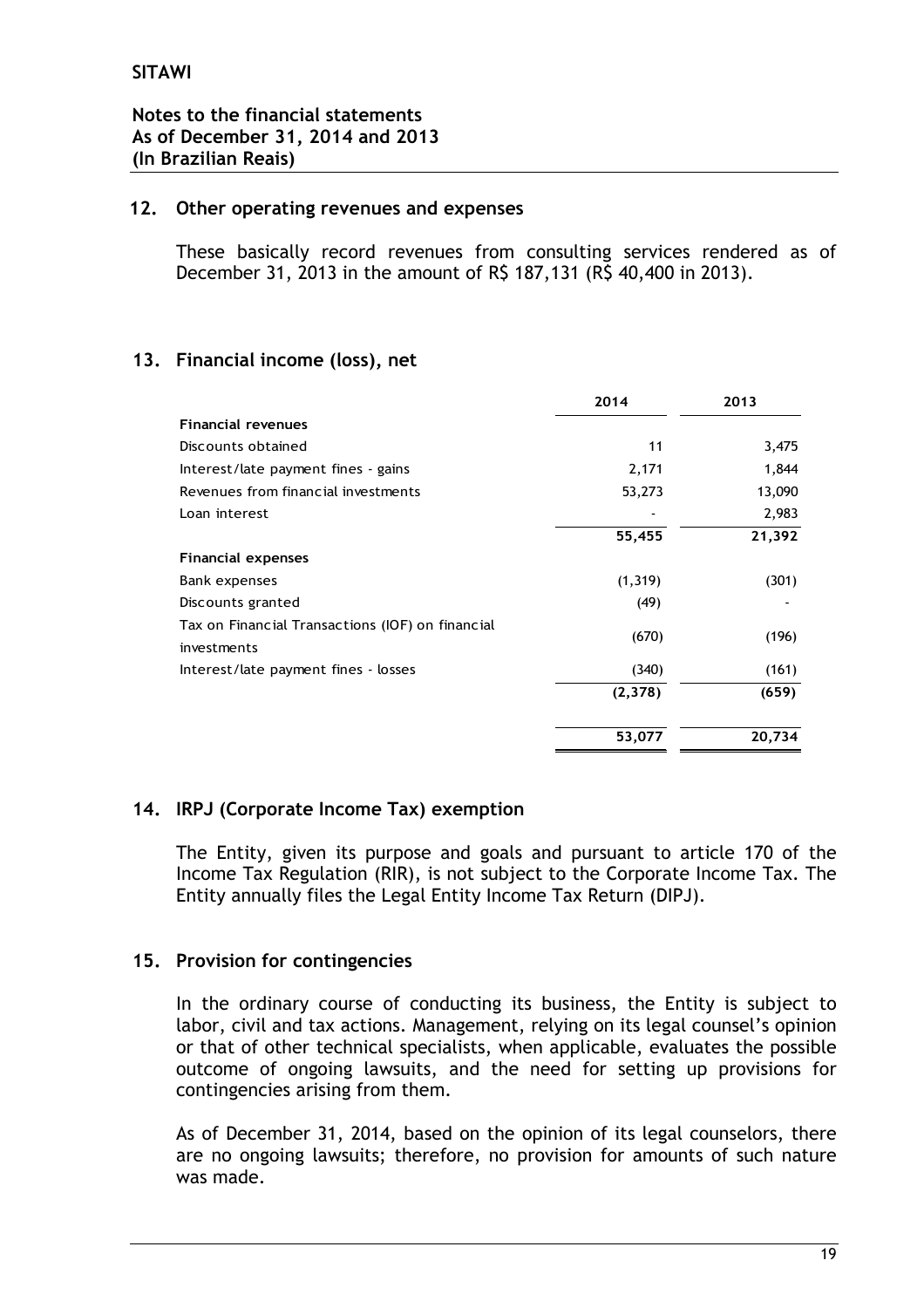### **16. Financial instruments - risk management**

The existing financial transactions involve usual assets and liabilities related to the Entity's business activity, especially short-term investments, accounts receivable and payable. These transactions are presented in the balance sheet at cost plus related revenues and expenses which, in view of the nature of the transactions and their maturities, approximate market values. During 2014 and 2013 the Entity did not conduct transactions with derivatives.

The Entity is exposed to the following risks resulting from the use of financial instruments:

- Credit risk:
- **Liquidity risk; and**
- **Market risk.**

### **16.1. Risk management structure**

The Entity evaluates the risks of its financial instruments and defines which limits are appropriate and acceptable considering their operations and goals.

### **16.2. Credit risk**

Credit risk is the risk of financial deficit of the Entity, if a counterparty, in any of the agreements, fails to fulfill its contractual obligations, which arise mainly from its receivables. Historically, the Entity has not incurred significant losses resulting from customers not meeting their financial obligations with their financing agents.

### **16.3. Liquidity risk**

It results from the possibility of the Entity finding difficulties to comply with the obligations associated to its financial liabilities settled through payments in cash or through other financial assets. The Entity's approach in the management of this risk is to guarantee enough liquidity to meet its obligations at maturity, under regular or unusual conditions, with no unacceptable losses or risking the Entity's reputation.